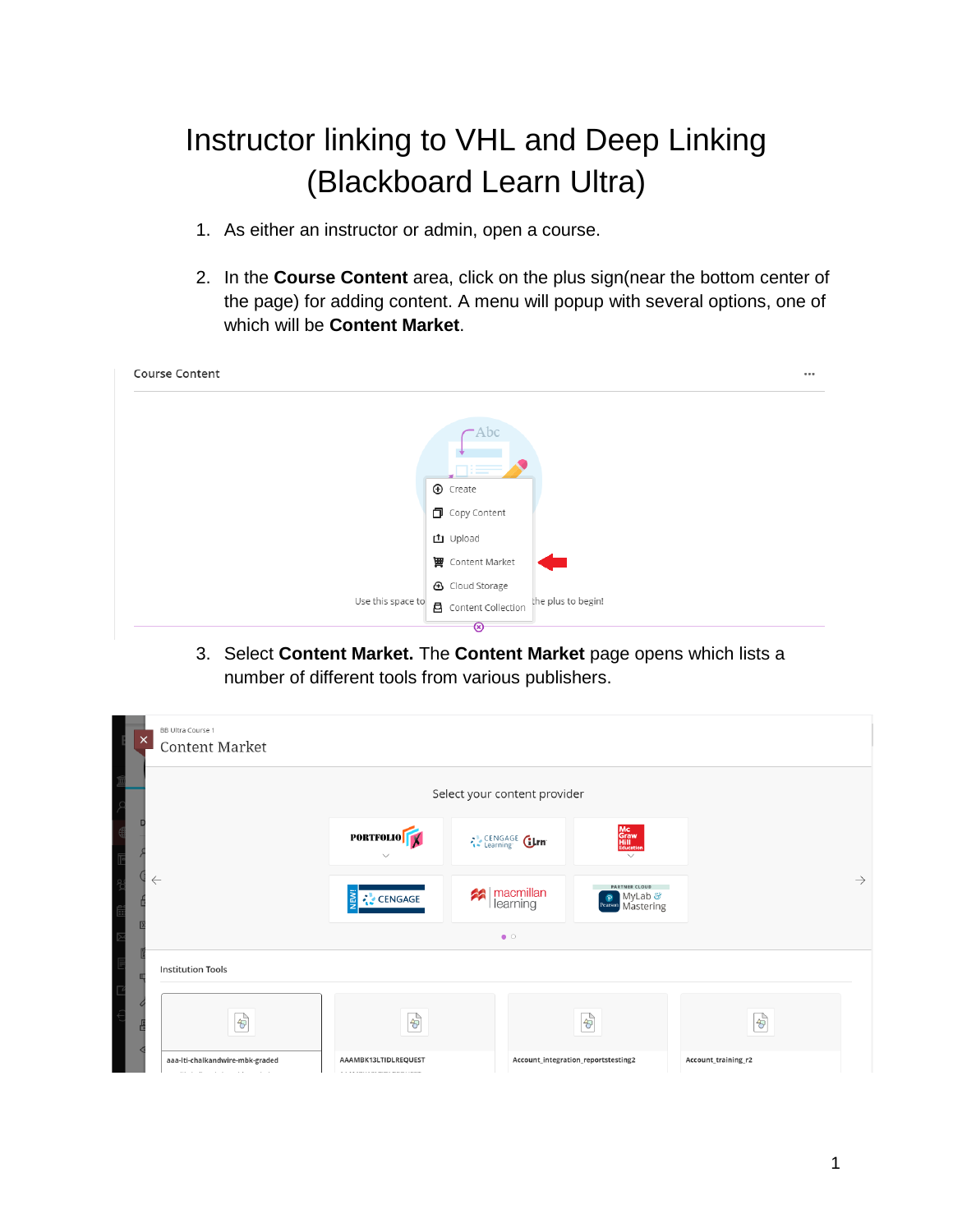4. Locate the VHL tool placement on the page. It maybe easiest to use your browser's Find function to search for "VHL." Otherwise you probably find it near the bottom of the Content Market page.

| Content Market | $\times$                       | $\ddot{}$    |                                                                       |                                                                     |                                                      | $\Box$      | $\times$ |
|----------------|--------------------------------|--------------|-----------------------------------------------------------------------|---------------------------------------------------------------------|------------------------------------------------------|-------------|----------|
| C<br>←         | ⇑                              |              | A partner-smoke-test-b.blackboard.com/ultra/courses/_1599_1/outline/c | 图☆<br>$\mathsf G$<br>$\overline{\mathbf{u}}$<br>$\overline{J}$<br>o | n<br>E                                               |             |          |
| ×              | $\frac{1}{\sqrt{2}}$           |              | vhl<br>7/7                                                            | $\mathbb{R}^{\times}$<br>$\checkmark$<br>$\wedge$                   | $\frac{1}{\sqrt{2}}$                                 |             |          |
|                | Turning - Phemphill<br>local   |              | <b>Turning Account</b><br><b>Registration - UAT</b>                   | <b>Turning Registration</b><br>Test                                 | <b>UK PROD Webteam</b><br>Univ<br>Link to Webteam UK |             |          |
|                |                                | $^\circledR$ | $_{\oplus}$                                                           |                                                                     |                                                      | $_{\oplus}$ |          |
|                |                                |              |                                                                       |                                                                     |                                                      |             |          |
|                | $\frac{1}{\sqrt{2}}$           |              | $\frac{1}{\sqrt{2}}$                                                  | $\frac{1}{\sqrt{2}}$                                                | $\frac{1}{\sqrt{2}}$                                 |             |          |
|                | <b>US PROD Webteam</b><br>Univ |              | <b>VHL</b> Central<br>Placement                                       | viaprod                                                             | VidGrid Embed                                        |             |          |
| D              | Link to Webteam US             |              |                                                                       |                                                                     | Pick your VidGrid Vide                               |             |          |
|                |                                | $\odot$      |                                                                       |                                                                     |                                                      |             |          |
| ш              |                                |              |                                                                       |                                                                     |                                                      |             |          |
|                | $\overrightarrow{r}$           |              | $\overrightarrow{r}$                                                  |                                                                     |                                                      |             | Ω        |

5. Select the VHL Tool placement. The VHLCentral.com page will open. The first time an instructor links to VHL he/she will be prompted for their VHL account login.

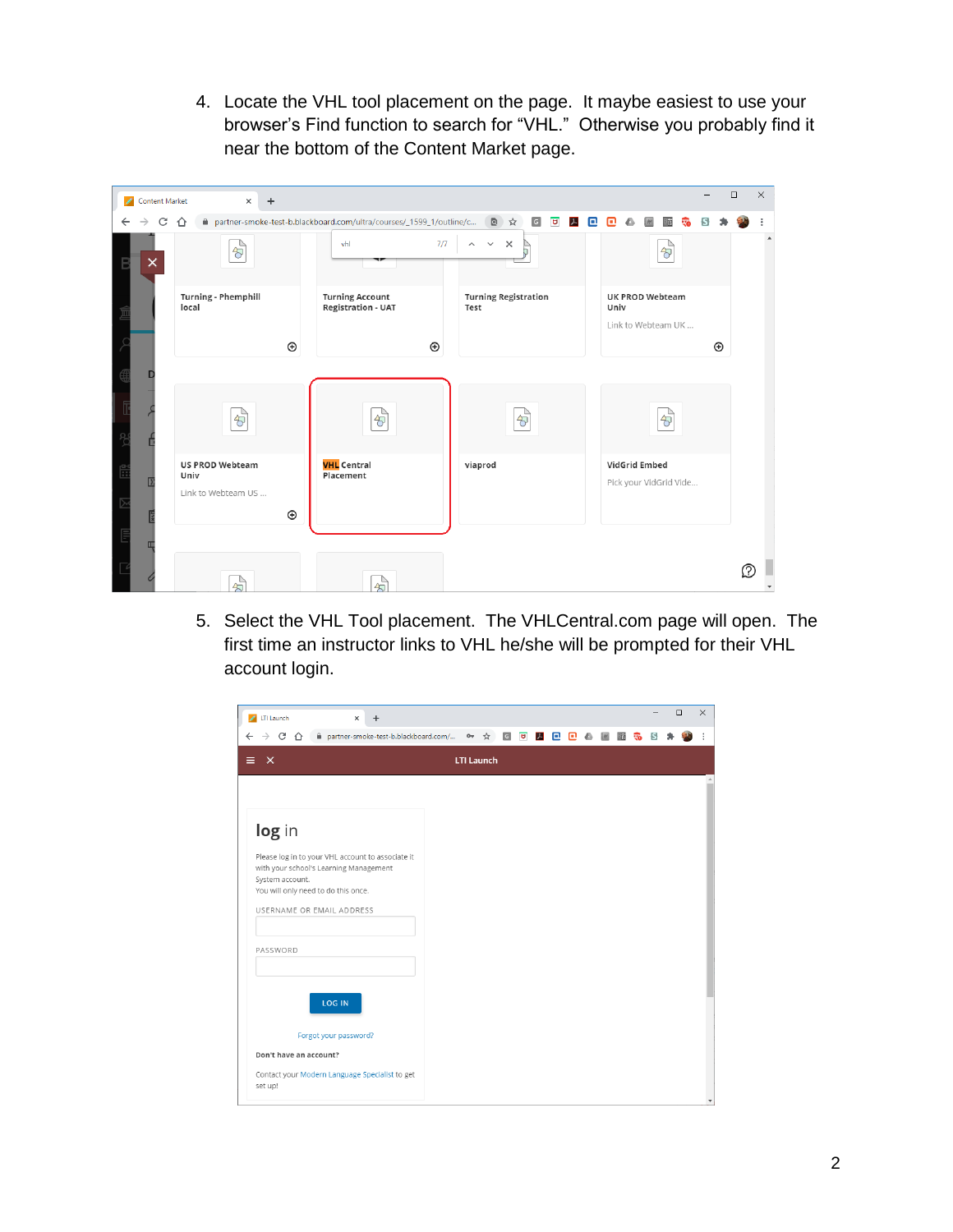6. Login to VHL. The Course Connector page should open which will list what current VHL course sections you have available for linking. (If the desired course section does not exist yet, you can go to the VHLCentral page and create it, and then re-enter VHL selecting the VHL tool placement as before).

| $\times$     | Course Connector<br>Don't see the section you're looking for? $\sim$ | To link this context with VHL, select the appropriate section. |                                                             |                          |
|--------------|----------------------------------------------------------------------|----------------------------------------------------------------|-------------------------------------------------------------|--------------------------|
|              | School:<br>University of Massachusetts-Boston                        |                                                                | Course/Section:<br>BB-Ultra-VHL-C2<br>BB-Ultra-VHL Course 2 |                          |
|              |                                                                      | University of Massachusetts-Boston                             |                                                             |                          |
| $\leftarrow$ |                                                                      | <b>Portales</b>                                                |                                                             |                          |
|              |                                                                      | <b>VHL Section</b>                                             | Linked?                                                     |                          |
|              |                                                                      | <b>VHL BB Ultra Course 2</b>                                   |                                                             |                          |
|              |                                                                      | VHL-BBU-LTI2<br>Aug 01, 2020 - Nov 23, 2020                    | Not linked                                                  |                          |
|              |                                                                      |                                                                |                                                             |                          |
|              |                                                                      |                                                                |                                                             | <b>LINK THIS SECTION</b> |
|              |                                                                      |                                                                |                                                             |                          |

7. Select the VHL course section you wish to link to and then click LINK THIS SECTION. A dialog should open with 4 linking options:

1) **LINK TO CURRENT ASSIGNMENTS** - links to the student dashboard.

- 2) **LINK TO A SPECIFIC ACTIVITY**
- 3) **LINK TO A SPECIFIC ASSESSMENT**
- 4) **LINK TO VHL CENTRAL HOME**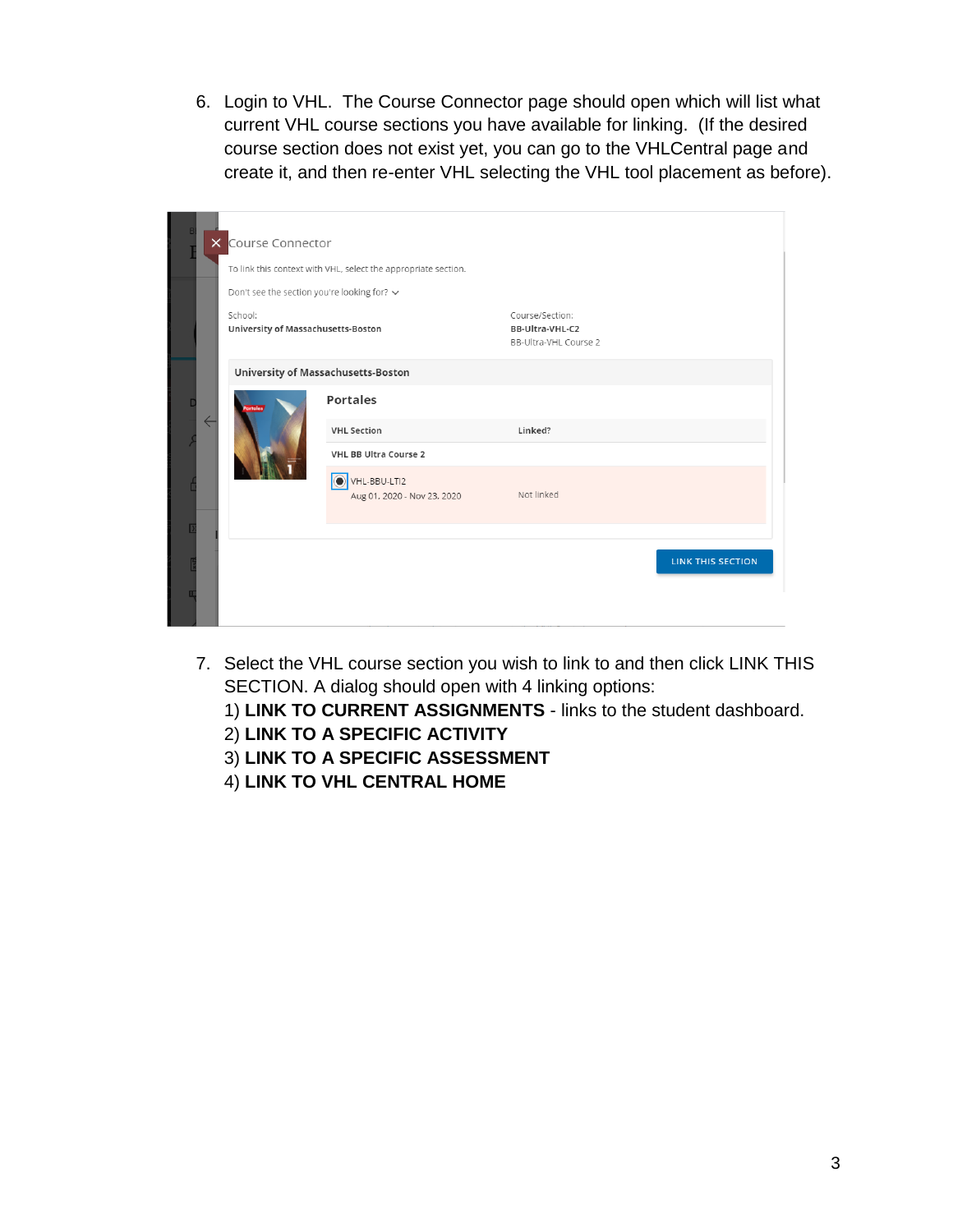#### **Current Assignments**

Create a link to the student dashboard, which provides easy access to upcoming assigned work. You can add this same link into multiple locations of your course, and it will always show the work relevant based on the current date.

LINK TO CURRENT ASSIGNMENTS

### **Specific Activity**

Choose a single activity to embed into your course. e.g. a video or other presentational material, or specific high-value quiz or exam.

LINK TO A SPECIFIC ACTIVITY

LINK TO A SPECIFIC ASSESSMENT

#### **VHLCentral Home**

Create a link that both instructors and students can use to automatically log in to their account's VHL Home page.

LINK TO VHLCENTRAL HOME

a. To link to the student dashboard choose LINK TO CURRENT ASSIGNMENTS. The link request will be processed, and you should be returned to the Course Content area where you will now see the **Current Assignments** link.

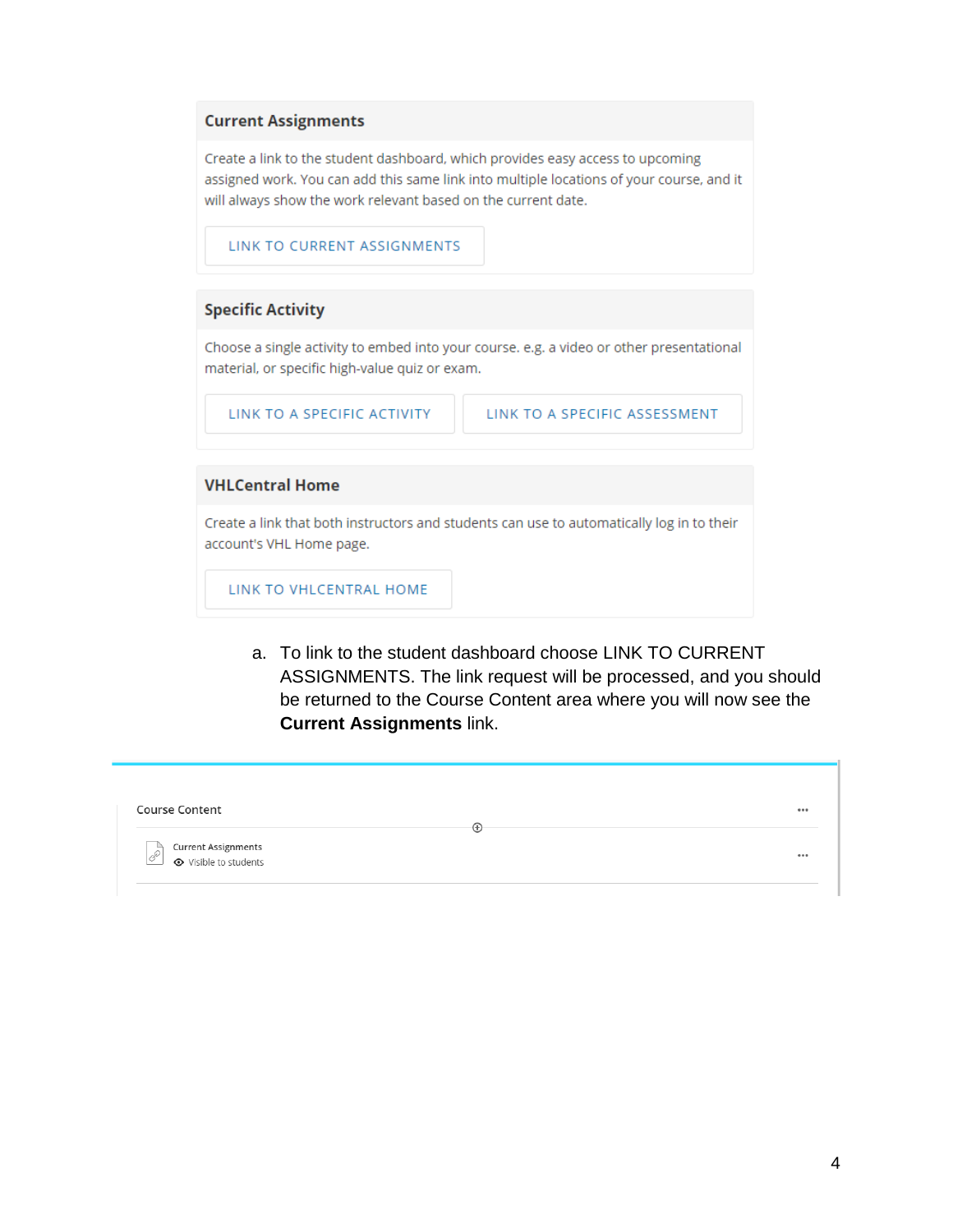- b. To link to a specific activity:
	- i. Choose LINK TO A SPECIFIC ACTIVITY. You should be directed to a preview of the VHL program Content > Activities page. On the right side should appear a **LINK** link for each activity. Activities that have been assigned in the VHL program will have due dates as expected.

| Lección 1   Hola, ¿qué tal? $\vee$<br><b>STRANDS</b> | In this view, you can only link to activities. To manage assignments, log in to VHLCentral via the home page<br>▲<br>or Exit Linking mode. |          |                  |
|------------------------------------------------------|--------------------------------------------------------------------------------------------------------------------------------------------|----------|------------------|
| Contextos                                            | Activities                                                                                                                                 |          |                  |
| Fotonovela                                           | Lección 1   Contextos                                                                                                                      |          |                  |
| Pronunciación                                        | Lección 1   Contextos                                                                                                                      |          | ALL ACTIVITIES ~ |
| Cultura                                              | Explore                                                                                                                                    | Due date |                  |
| Estructura: 1.1                                      | Hotspot: Hola, ¿qué tal?                                                                                                                   | Today    | <b>LINK</b>      |
| Estructura: 1.2                                      | Presentation: Hola, ¿qué tal?                                                                                                              |          | <b>LINK</b>      |
| Estructura: 1.3                                      | Learn                                                                                                                                      | Due date |                  |
| Estructura: 1.4                                      | <b>Vocabulary Tutorial 1</b>                                                                                                               | Fri 8/21 | <b>LINK</b>      |
| Recapitulación                                       | <b>Vocabulary Tutorial 2</b>                                                                                                               | Fri 8/21 | <b>LINK</b>      |
| Adelante: Lectura                                    | <b>Vocabulary Tutorial 3</b>                                                                                                               | Fri 8/21 | <b>LINK</b>      |

ii. Select a link for the activity you wish to link to. A **Create Link** dialog should open with a CANCEL link and CREATE button.

| <b>Create Link</b>                               |  |  |
|--------------------------------------------------|--|--|
| Lección 1 - Contextos - Hotspot: Hola, ¿qué tal? |  |  |
| <b>CREATE</b><br>CANCEL                          |  |  |
|                                                  |  |  |

iii. Select the CREATE button. The link request will be processed, and you should be returned to the Blackboard Content page where you will now see the link for the specific activity.

|   | <b>Course Content</b><br>⊕                                                | 0.0.0 |
|---|---------------------------------------------------------------------------|-------|
| Î | Lección 1 - Contextos - Hotspot: Hola, ¿qué tal?<br>← Visible to students | 000   |
|   |                                                                           |       |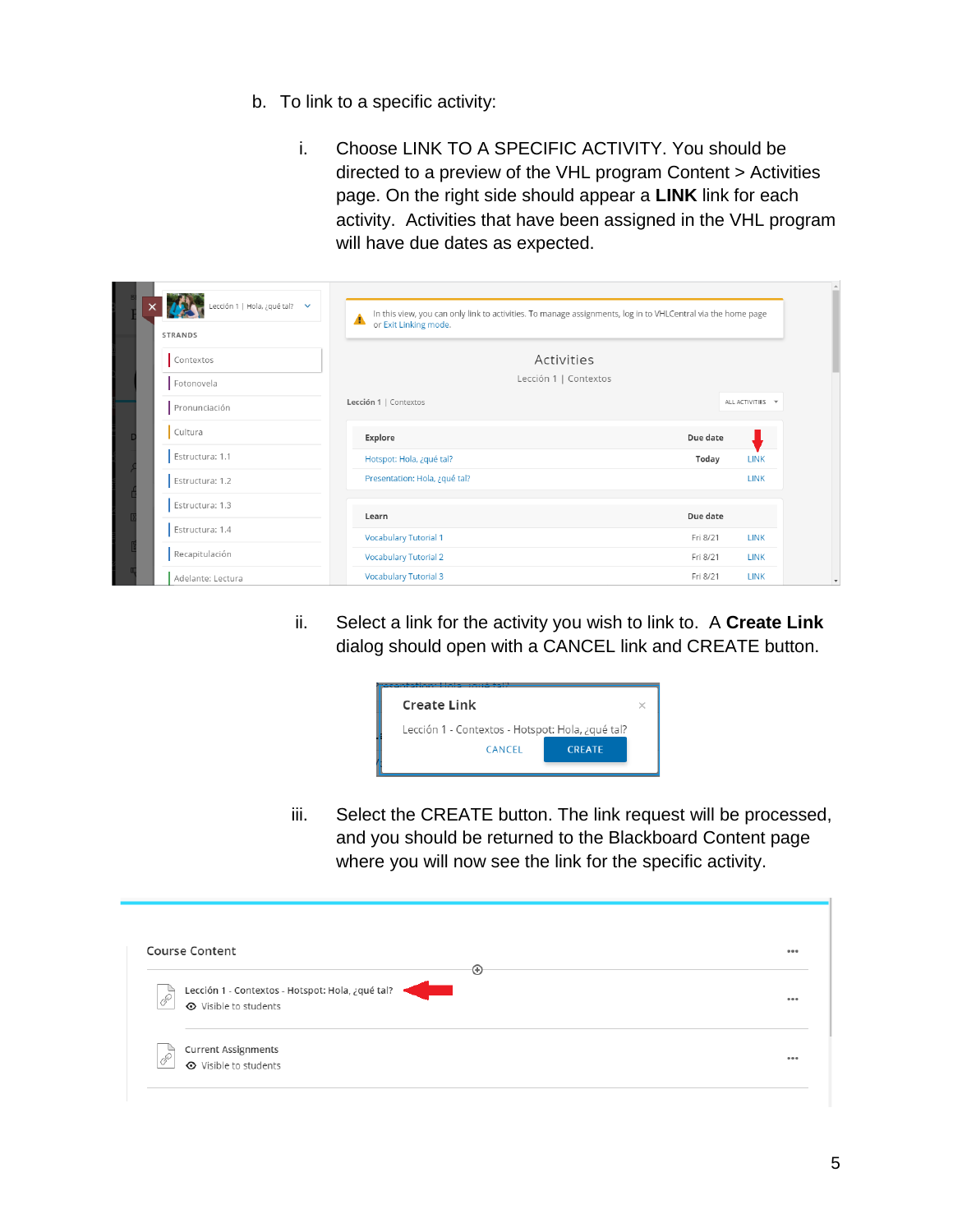- c. To link to a specific assessment:
	- i. Choose LINK TO A SPECIFIC ASSESSMENT. You should be directed to a preview of the VHL program Content > Assessment page. On the right side should appear a **LINK** link for each assessment. Assessments that have been assigned in the VHL program will have due dates as expected.

| $\times$ | Assessment                            |                                                                                                 |                                                                                                                                        |                  |      |
|----------|---------------------------------------|-------------------------------------------------------------------------------------------------|----------------------------------------------------------------------------------------------------------------------------------------|------------------|------|
|          | Lección 1<br>Hola,<br>¿qué tal?       | ▲                                                                                               | In this view, you can only link to assessments. To manage assignments, log in to<br>VHLCentral via the home page or Exit Linking mode. |                  |      |
|          | Vocabulary Quizzes<br>Grammar Quizzes | Vocabulary Quizzes                                                                              |                                                                                                                                        | ALL ACTIVITIES ~ |      |
|          |                                       | Assessment                                                                                      |                                                                                                                                        | Due date         |      |
|          | Lesson Tests                          | Contextos - MinipruebaÓ                                                                         |                                                                                                                                        | <b>Fa</b> Today  | LINK |
|          |                                       | AVAILABILITY<br>RESULT AVAILABILITY<br>PASSWORD PROTECTED<br>TIME LIMIT<br>NUMBER OF ATTEMPTS 1 | No   Release<br>Yes After grading<br>No.<br>None                                                                                       |                  |      |
|          |                                       |                                                                                                 |                                                                                                                                        |                  |      |
|          |                                       |                                                                                                 |                                                                                                                                        |                  |      |
|          |                                       |                                                                                                 |                                                                                                                                        |                  |      |
|          |                                       |                                                                                                 |                                                                                                                                        |                  |      |

- ii. Select the link for the assessment you wish to link to. A **Create Link** dialog should open with a CANCEL link and CREATE button.
- iii. Select the CREATE button. The link request will be processed, and you should be returned to the Blackboard Content page where you will now see the specific assessment.
- d. To link to the VHL Central page choose **LINK TO VHL CENTRAL HOME**. The link request will be processed, and you should be returned to the Blackboard Content page where you will now see the "VHLCentral Home" link.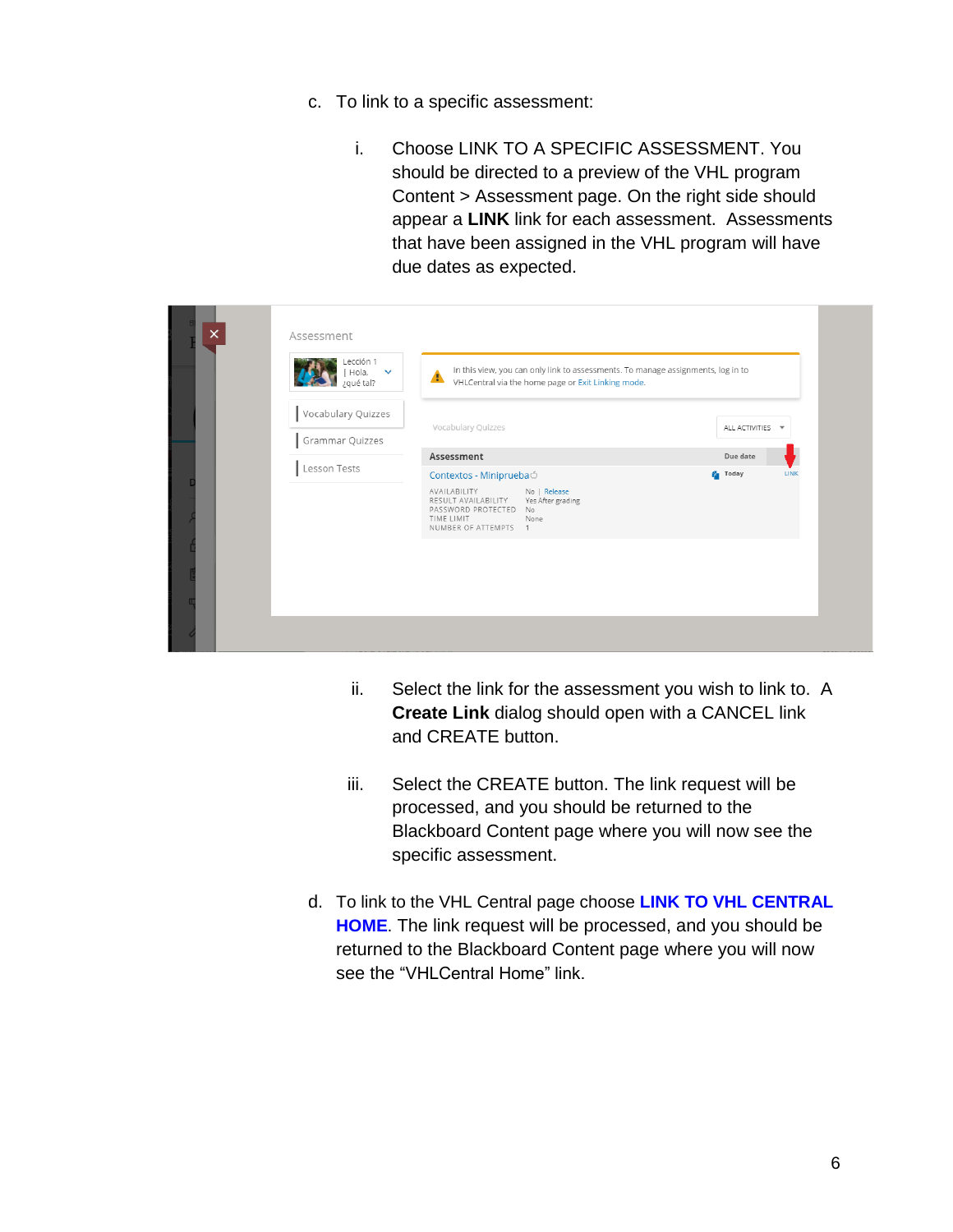| ⊕                                                       |       |
|---------------------------------------------------------|-------|
| <b>Current Assignments</b>                              |       |
| <b>⊙</b> Visible to students                            |       |
| <b>VHLCentral Home</b>                                  |       |
| <b>⊙</b> Visible to students                            | 0.0.0 |
| Lección 1 - Vocabulary Quizzes - Contextos - Miniprueba |       |
| ← Visible to students                                   | 0.0.0 |
| Lección 1 - Contextos - Hotspot: Hola, ¿qué tal?        |       |
| <b>⊙</b> Visible to students                            |       |

8. The instructor can always choose the VHL Central placement from the **Content Market** page to add more links to activities, assessments or even the student dashboard.

**NOTE:** Each link in the **Course Content** area has a drop-down menu with an "Edit" option. That opens an "Edit Web Link" drawer on the right where you can check the option to have the VHL page open in a new window (or tab) and then click **Save**. If students start to have any problems completing activities or assessments within the Blackboard website frame, setting the link to open in a new window can alleviate those problems. For instance, some browsers may have difficulty allowing access for a student's microphone to do a recording activity if the page is in a website frame.

| <b>Course Content</b>                       | $_{\oplus}$ |                                         | 0.0.0 |
|---------------------------------------------|-------------|-----------------------------------------|-------|
| <b>Current Assignments</b><br>$\mathscr{E}$ |             |                                         | 000   |
| <b>⊙</b> Visible to students                | $\odot$     | $\mathscr{D}$ Edit $\blacktriangleleft$ |       |
|                                             |             | <b>血</b> Delete                         |       |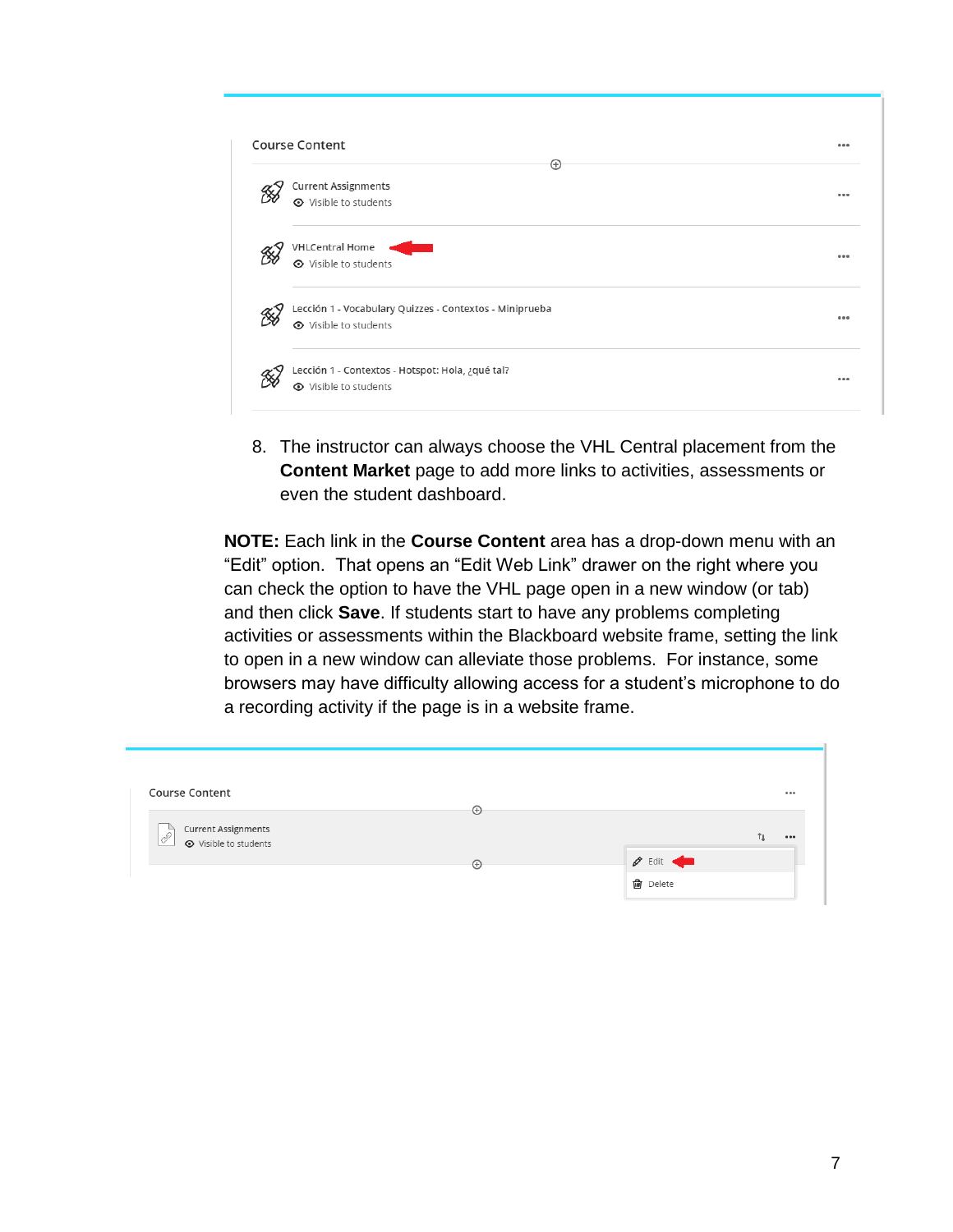|                                                                                     | BB-Ultra-VHL Course 2<br>$\times$<br>勔<br>Current Assign                                                                                                                                                |
|-------------------------------------------------------------------------------------|---------------------------------------------------------------------------------------------------------------------------------------------------------------------------------------------------------|
| <b>Course Content</b><br><b>Current Assignments</b><br><b>⊙</b> Visible to students | ← Visible to students<br>$\overline{\phantom{a}}$<br>Open in new window<br>Allow class conversations<br><b>Additional Tools</b><br><b>Goals &amp; standards</b><br>፼<br>$\bigoplus$<br>Align with goals |
|                                                                                     | Description<br>Type an optional description<br>Cancel<br>Save                                                                                                                                           |

## Enabling Gradebook Sync:

The instructions below describe how to have VHL grades appear in the Blackboard gradebook.

> a. In the **Course Content** area of the Blackboard course use the **Current Assignments** link previously created (see above) to load a preview of the student's dashboard. Select the **VHL Central** link in the upper left of the dashboard page.

| <b>VHL Central</b>                                              | Roxanne Payne Chat C Contrast (2) Help C Logout                                                                                        |
|-----------------------------------------------------------------|----------------------------------------------------------------------------------------------------------------------------------------|
| <b>Portales 1</b>                                               | This is a preview of what your students see on their dashboard. Some<br>▲<br>functionality in the preview has been disabled.           |
| Course Dashboard                                                |                                                                                                                                        |
| Due Dates<br>Previous Due Dates (0)<br>Due Friday<br>1h1m<br>31 | Class Bulletin<br><b>Notifications (0)</b><br>No notifications<br>5 activities<br>0% complete<br>Announcements (0)<br>No announcements |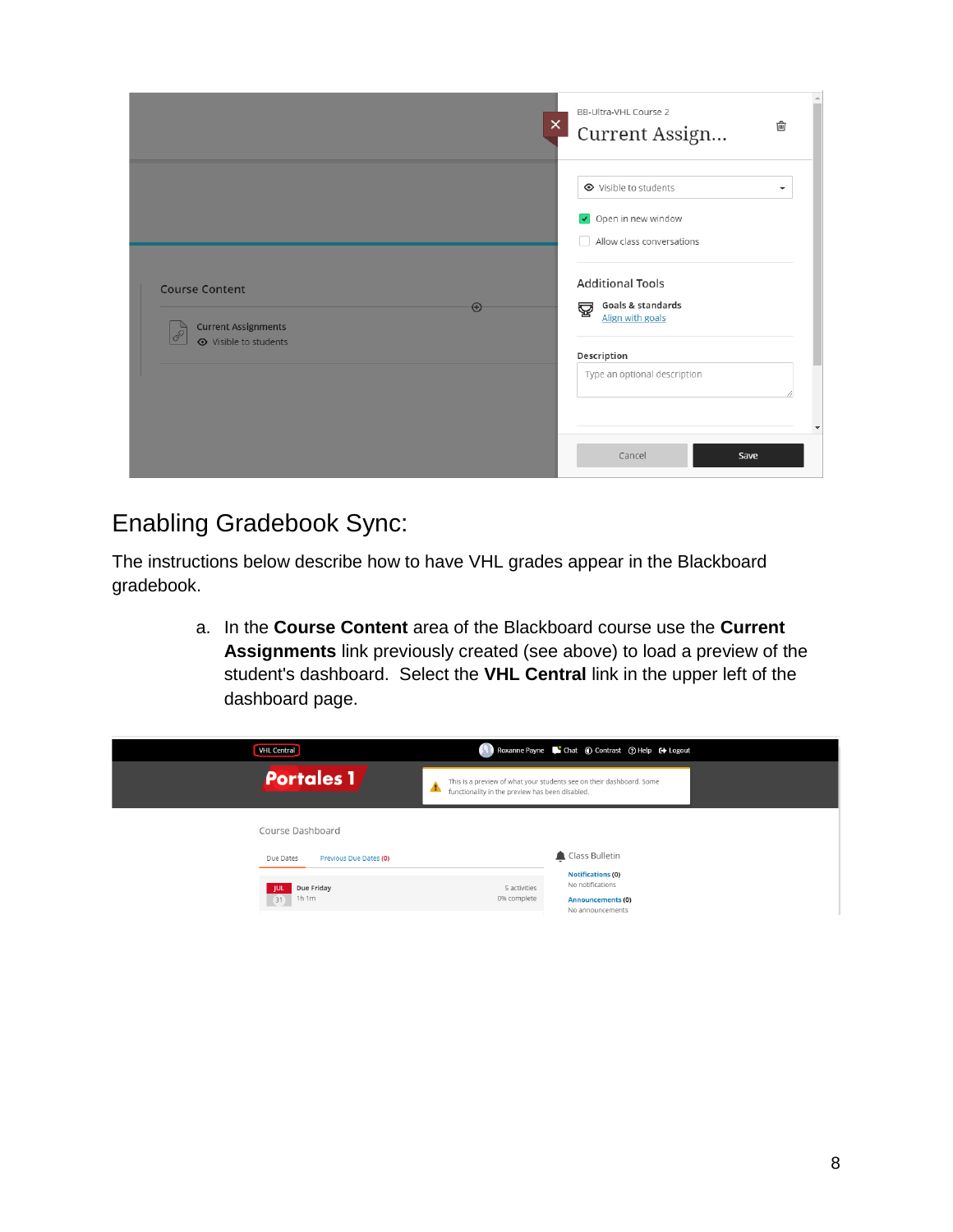The instructor's VHL Central page should load.



b. Go into the VHL book/program the course is in and in the linked VHL course section go to Grades > Gradebook > Scores (tab). A "LMS SYNC" link should appear on the right.

| <b>VHL Central</b>                                             |                         |                                     |                                 |                |                |                |               |                                | Roxanne Payne <b>C</b> Chat © Contrast © Help C Logout |                        |
|----------------------------------------------------------------|-------------------------|-------------------------------------|---------------------------------|----------------|----------------|----------------|---------------|--------------------------------|--------------------------------------------------------|------------------------|
| <b>Portales 1</b>                                              |                         |                                     |                                 |                | <b>Courses</b> | <b>Content</b> | Calendar      | <b>BB Course 2</b><br>Grades   | All sections<br>Communication                          |                        |
| Gradebook                                                      | <b>SCORES</b>           | <b>ROSTER</b>                       | LATE WORK                       | <b>REPORTS</b> | ANALYTICS      |                |               | Need help? Chat with an agent. |                                                        |                        |
| VIEW BY<br>All Lessons v<br>Lesson<br>$\overline{\phantom{a}}$ |                         | ALL CATEGORIES $\blacktriangledown$ | PERCENTAGE $\blacktriangledown$ |                |                | + ADD ITEM     | <b>EXPORT</b> |                                | <b>LMS SYNC</b>                                        | <b>P.S.</b><br>$L = 1$ |
| Student                                                        | <b>Cumulative Grade</b> | Lección 1                           |                                 |                |                |                |               |                                | 3                                                      |                        |
|                                                                |                         |                                     |                                 |                |                |                |               |                                |                                                        |                        |

c. Select the "LMS SYNC" link and an **LMS Sync** dialog will open with an EDIT SETTINGS option where the instructor can enable syncing and choose what columns (**Cumulative, Lessons, Weeks** or **Category**) he/she wishes to appear in their Blackboard gradebook.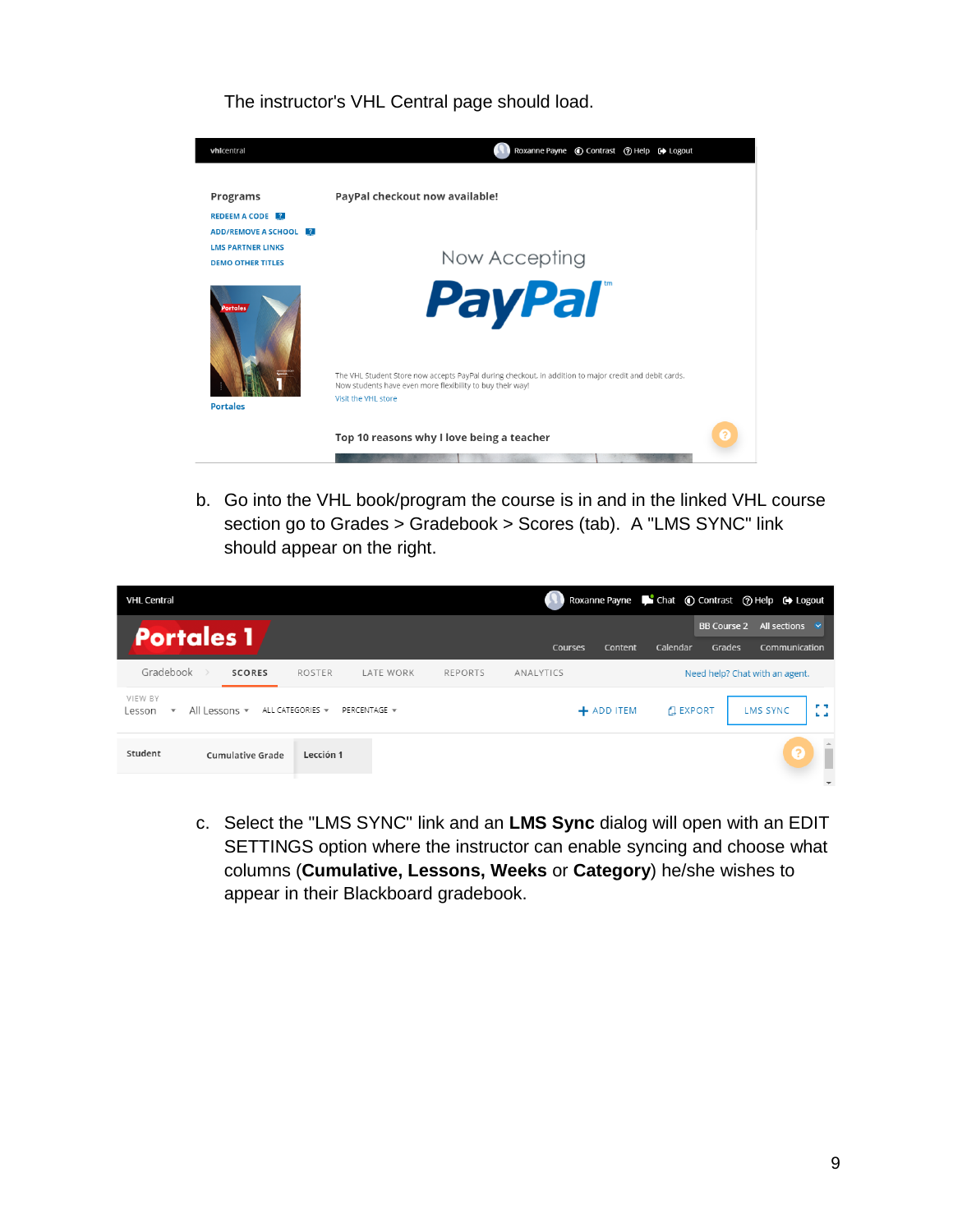

d. Select EDIT SETTINGS and the Edit Settings options appear.

| <b>LMS Sync</b>                            |  |
|--------------------------------------------|--|
| <b>Edit Settings</b>                       |  |
| <b>SYNC STATUS</b><br>C Enabled C Disabled |  |
| <b>COLUMNS TO SYNC</b><br>Cumulative       |  |
| $)$ Lesson<br>O Week                       |  |
| Category                                   |  |
| <b>SAVE</b><br>CANCEL                      |  |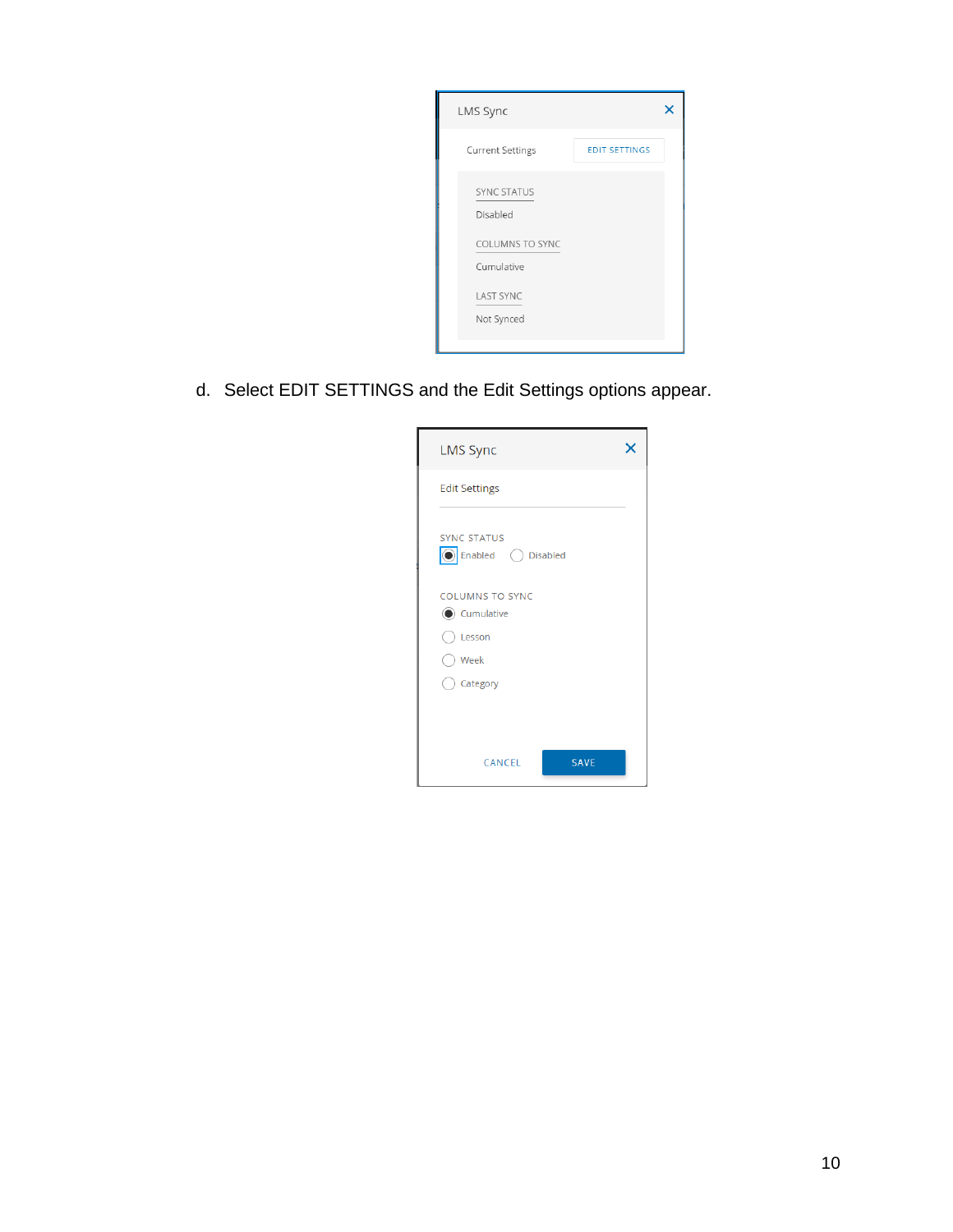e. Select "Enabled" for SYNC STATUS.

| <b>LMS Sync</b>                                           |  |
|-----------------------------------------------------------|--|
| <b>Edit Settings</b>                                      |  |
| <b>SYNC STATUS</b><br><b>●</b> Enabled ● Disabled         |  |
| <b>COLUMNS TO SYNC</b><br>Cumulative<br>Elesson<br>◯ Week |  |
| Category                                                  |  |
| <b>SAVE</b><br>CANCEL                                     |  |

f. Select the COLUMNS TO SYNC and then click SAVE. The VHL course section grades will be synced periodically. The instructor can also re-open the dialog and use the SYNC NOW button to immediately sync grades. NOTE: Each column grade will appear in the LMS with a score that is based upon a maximum of 100 points.

| LMS Sync                                                                                                          |                      |  |
|-------------------------------------------------------------------------------------------------------------------|----------------------|--|
| <b>Current Settings</b>                                                                                           | <b>EDIT SETTINGS</b> |  |
| <b>SYNC STATUS</b><br>Enabled<br><b>COLUMNS TO SYNC</b><br>Cumulative<br><b>LAST SYNC</b><br>7/29/2020, 8:52 PM → |                      |  |
|                                                                                                                   | <b>SYNC NOW</b>      |  |

*NOTE: If the instructor wants to adjust the Gradebook sync, the instructor can always go directly to the VHL Gradebook Scores tab and use the LMS SYNC button there (in the upper right) to access to LMS Sync dialog and edit the settings.*

**NOTE: Students will need to link their Blackboard account to their VHL account by using one of the deep links the instructor has created to login just once to VHL before their**